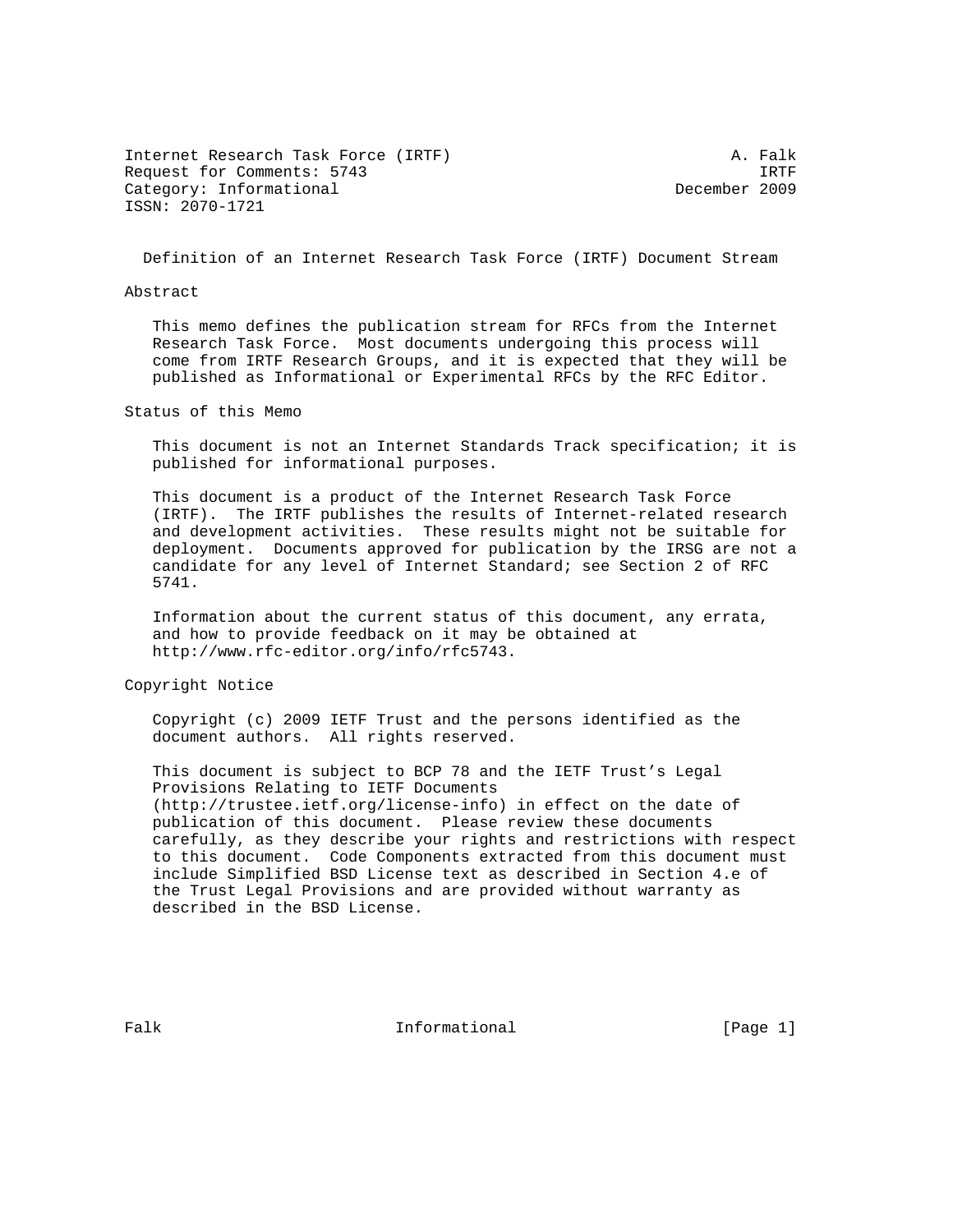Table of Contents

| 2.1. Research Group Preparation 3                         |  |  |  |
|-----------------------------------------------------------|--|--|--|
| 2.2. IRSG Review and Approval 4                           |  |  |  |
|                                                           |  |  |  |
|                                                           |  |  |  |
| 3. Rules for Submission and Use of Material 5             |  |  |  |
| 3.1. Procedures Requested of the IETF Trust 6             |  |  |  |
| 3.2. Patent and Trademark Rules for the IRTF Stream 6     |  |  |  |
|                                                           |  |  |  |
|                                                           |  |  |  |
| б.                                                        |  |  |  |
|                                                           |  |  |  |
| Appendix A. Internet Research Steering Group membership 9 |  |  |  |

## 1. Introduction

 From time to time the Internet Research Task Force (IRTF) [RFC2014] will wish to publish a document in the Internet RFC series. This memo defines the steps required to publish a document in the IRTF RFC stream. Document streams are described in Section 5 of [RFC4844]. Most documents undergoing this process will come from IRTF Research Groups and it is expected that they will be published as Informational or Experimental RFCs by the RFC Editor.

 The IRTF RFC stream provides an avenue for research groups to publish their findings with an IRTF label. Pre-publication editorial review by the Internet Research Steering Group (IRSG) increases the readability of documents and ensures proper caveats (described in Section 2.1) are applied.

The IRTF RFC approval process may be summarized as:

- o The Research Group (RG) performs a thorough technical and editorial review of the document and agrees it should be published.
- o The Internet Research Steering Group (IRSG) reviews the document and approves it for publication.
- o The Internet Engineering Steering Group (IESG) reviews the document to assure that there are no conflicts with current or expected standardization activities.
- o The document is submitted to the RFC Editor for publication.

Falk **Informational Informational** [Page 2]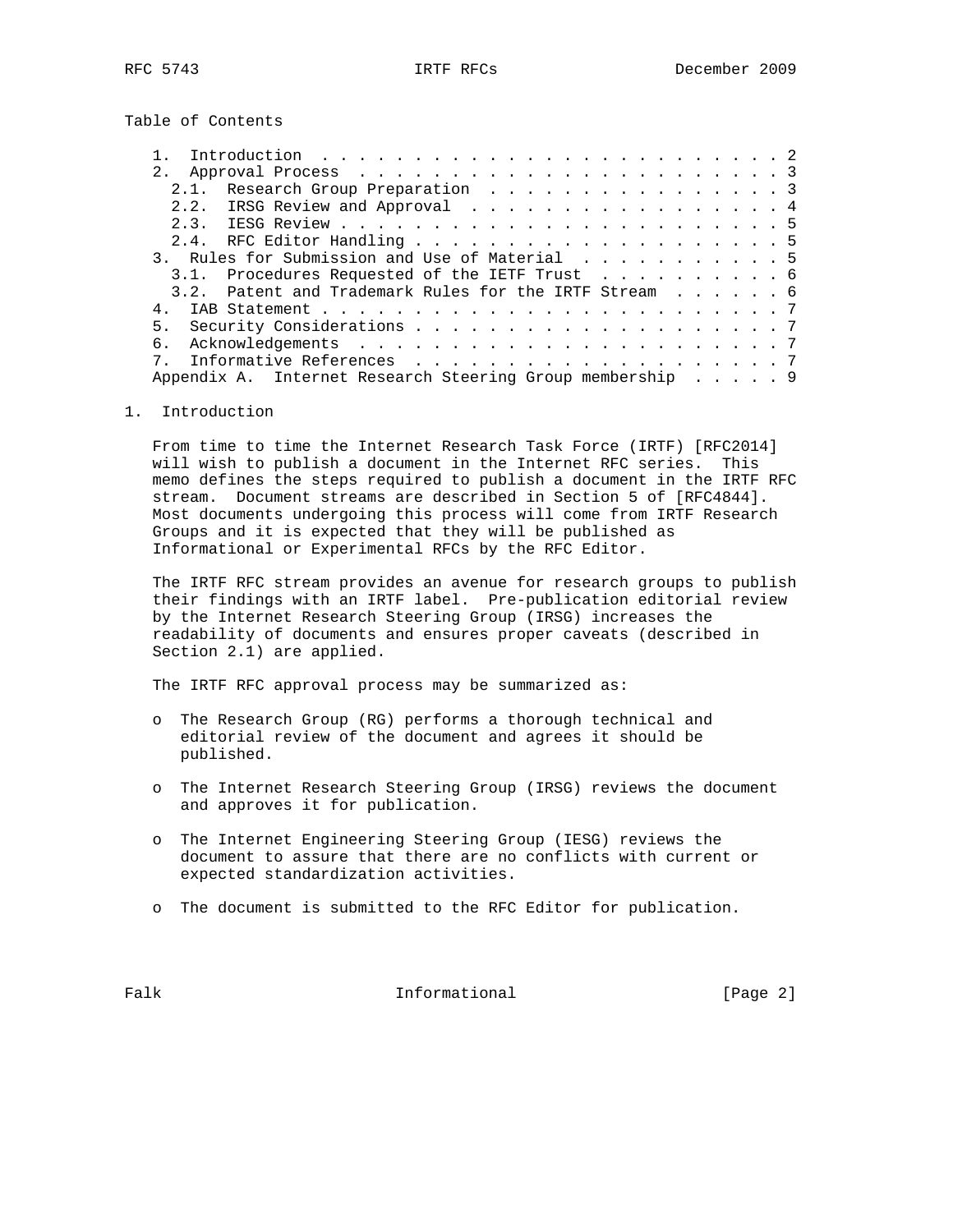This document has been updated based on over a year of experience and processing of roughly a dozen documents. The IRTF concludes that there has been sufficient experience to justify that the benefits and process are sound.

2. Approval Process

 The following sections describe the steps for IRTF-stream document review and publication process. There are fundamentally two steps: IRSG review and IESG review. The document shepherd is responsible for making sure reviews are responded to and documented and that the process moves along.

2.1. Research Group Preparation

 If an IRTF Research Group desires to publish a document as an IRTF RFC, the process in this document must be followed. First, the RG must review the document for editorial and technical quality.

The following guidelines should be adhered to:

- o There must be a statement in the abstract identifying it as the product of the RG.
- o There must be a paragraph near the beginning (for example, in the introduction) describing the level of support for publication. Example text might read: "this document represents the consensus of the FOOBAR RG" or "the views in this document were considered controversial by the FOOBAR RG but the RG reached a consensus that the document should still be published".
- o The breadth of review the document has received must also be noted. For example, was this document read by all the active research group members, only three people, or folks who are not "in" the RG but are expert in the area?
- o It must also be very clear throughout the document that it is not an IETF product and is not a standard.
- o If an experimental protocol is described, appropriate usage caveats must be present.
- o If the protocol has been considered in an IETF working group in the past, this must be noted in the introduction as well.
- o There should be citations and references to relevant research publications.

Falk **Informational** Informational [Page 3]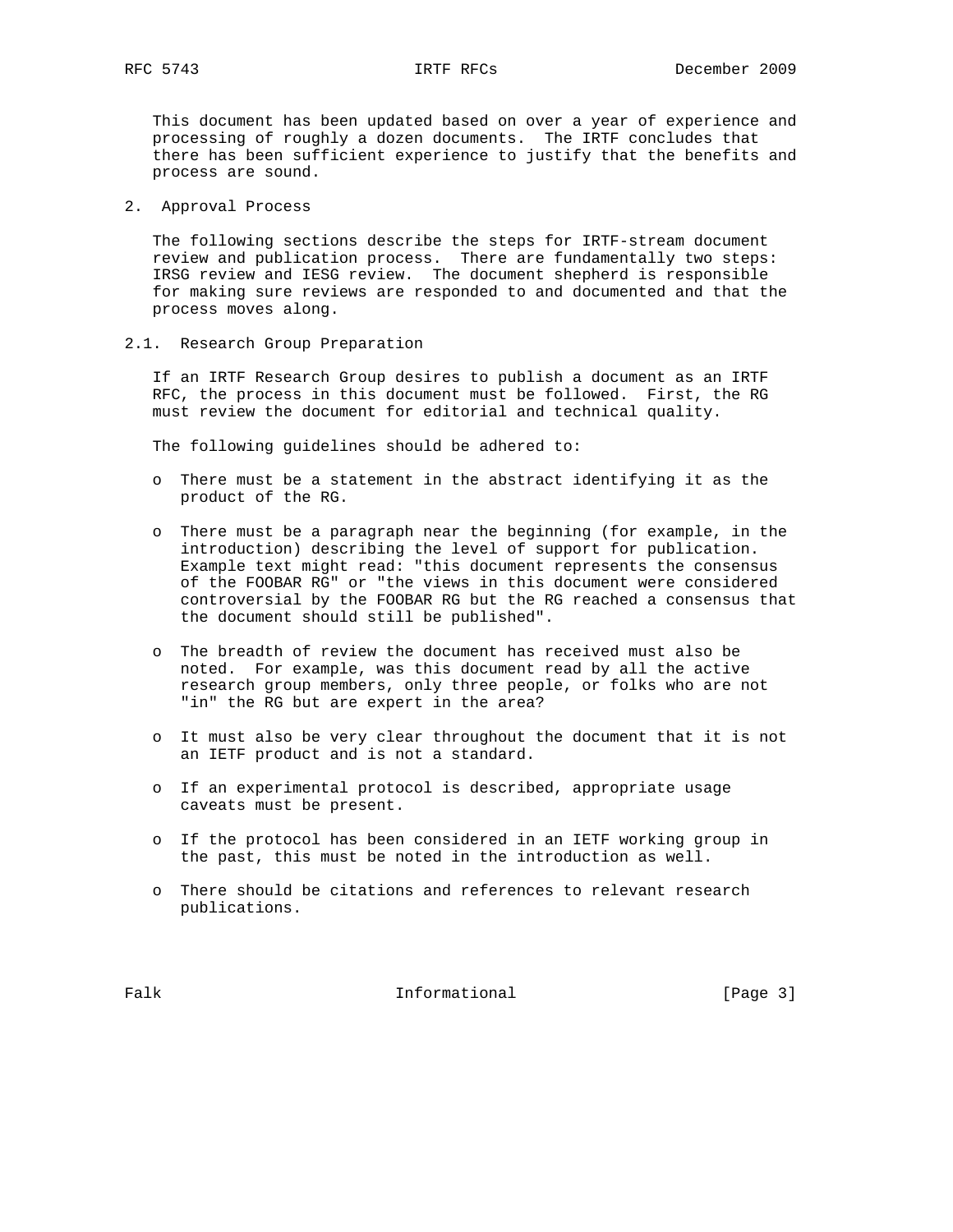The Research Group identifies a document shepherd whose responsibility is to track and facilitate document progression through RFC publication. The shepherd should be copied on all correspondence relating to the document.

2.2. IRSG Review and Approval

 The IRSG functions similar to an editorial review board. It is the IRSG's responsibility to ensure high technical and editorial quality. The IRSG will review and approve all documents intended for RFC publication from the IRTF stream.

 The purpose of the IRSG review is to ensure consistent technical clarity and editorial quality for IRTF publications. The IRSG review is not a deep technical review (this should take place within the RG). At least one IRSG member who is not a chair of that research group must review the document and the RG's editorial process.

 IRSG reviewers should look for clear, cogent, and consistent writing. An important aspect of the review is to gain a critical reading from reviewers who are not subject matter experts and, in the process, assure the document will be accessible to those beyond the authoring research group. Also, reviewers should assess whether sufficient editorial and technical review has been conducted within the RG and the requirements of this process document have been met, for example, reviewers should evaluate whether the breadth of review the document has received is adequate for the material at hand. Finally, reviewers should check that appropriate citations to related research literature have been made.

 Reviews should be written to be public. Review comments should be sent to the IRSG and RG mailing lists and entered into the IRTF's document tracker. All IRSG review comments must be addressed. However, the RG need not accept every comment. It is the responsibility of the shepherd to understand the comments and ensure that the RG considers them, including adequate dialog between the reviewer and the author and/or RG.

 Following resolution of the editorial review, the IRSG will make a decision as to whether to approve the document for publication. If the IRSG does not approve the document, it returns to the research group with feedback on what would need to be fixed for publication. In rare cases, the IRSG may determine that a document is not suitable for publication as an IRTF RFC. (For example, members of the RG may assert to the IRSG that there was no RG consensus to publish the document.) Other publication streams would still be available to those authors.

Falk **Informational Informational** [Page 4]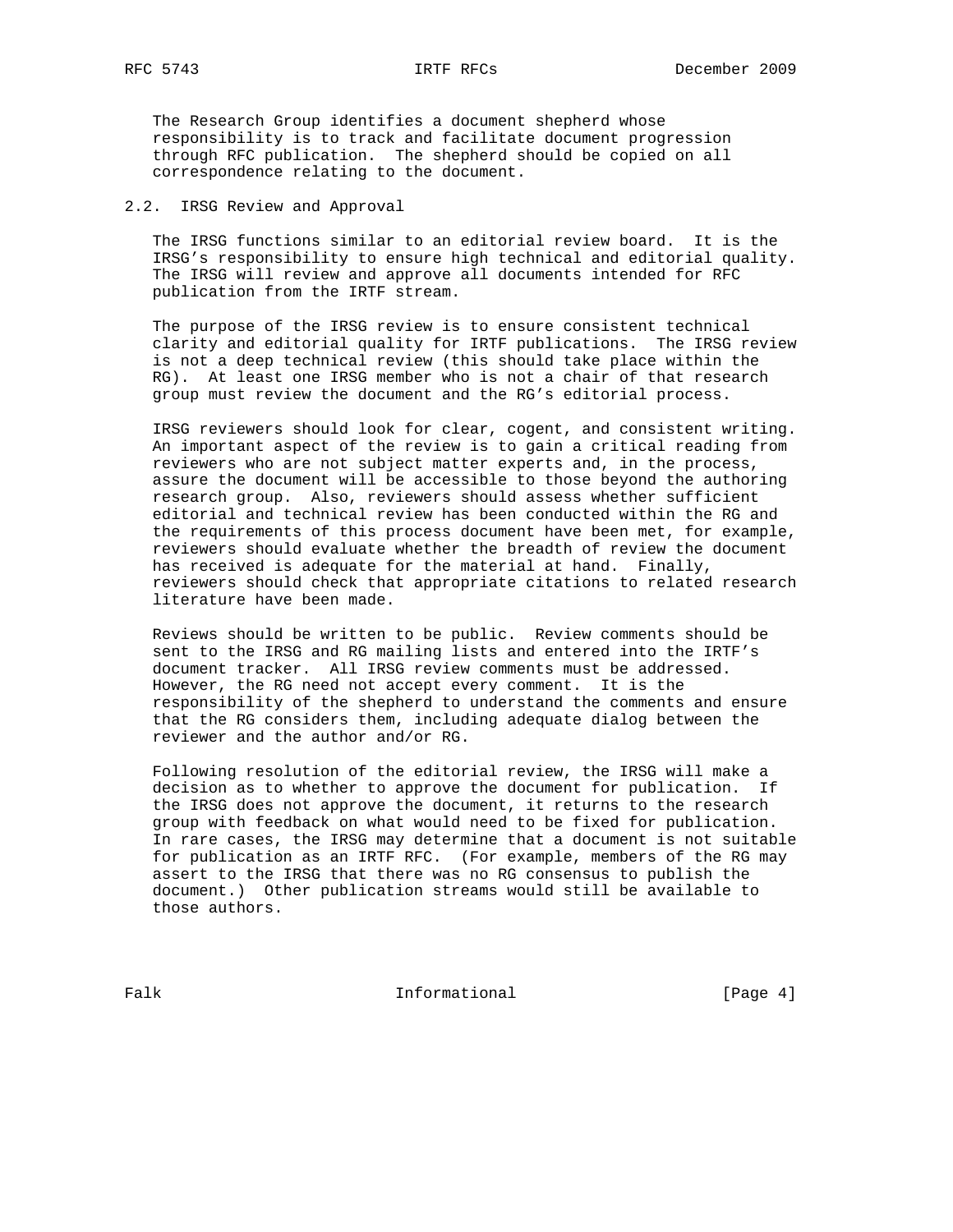# 2.3. IESG Review

 The IRTF Chair will then extend the Internet Engineering Steering Group (IESG) an opportunity to review the document according to the process and scope described in [RFC5742]. The scope of this review is confined to that described in Section 4.2.3 of [RFC2026] for non- IETF documents, specifically it is "to ensure that the non-standards track Experimental and Informational designations are not misused to circumvent the Internet Standards Process."

 The IESG (via the IETF Secretariat) is expected to provide the IRTF chair and document shepherd with a response, normally within four weeks, as to whether publication of the draft is perceived to be at odds with the Internet Standards Process.

### 2.4. RFC Editor Handling

 The IRTF Chair will then ask the RFC Editor to publish the document, after which it will be enqueued for publication.

 The document enters the RFC Editor queue at the same priority as non standard IETF-stream and IAB-stream documents. The document shepherd is responsible for ensuring that the document authors are responsive to the RFC Editor and that the RFC editing process goes smoothly. The AUTH48 review stage of RFC publication is an area where the shepherd may be of particular assistance, ensuring a) authors respond promptly in reviewing about-to-be-published RFCs and b) authors don't inject changes into the document at the last minute which would not be supported by the research group or other reviewers.

 If not already present, the RFC Editor will insert labels and text for the "Status of this Memo" section that identify the document as the product of the IRTF. The current text is defined in [RFC5741].

### 3. Rules for Submission and Use of Material

 The goals of the IRTF Stream are based on a desire that research within the IRTF have broad impact and the publication rights should, in general, not restrict republication (with appropriate citations). However, in uncommon cases, it may be desirable to publish a document that does not permit derivative works. This section, adapted from [RFC5744], describes rules and procedures supporting these goals. See [RFC5744] for a discussion of the background and rationale for the specific language. (From a historical perspective, the goal has been to preserve the rights that IRTF authors have previously had when publishing documents as RFC Editor Independent Submissions. [RFC5744] defines those rights.)

Falk **Informational Informational** [Page 5]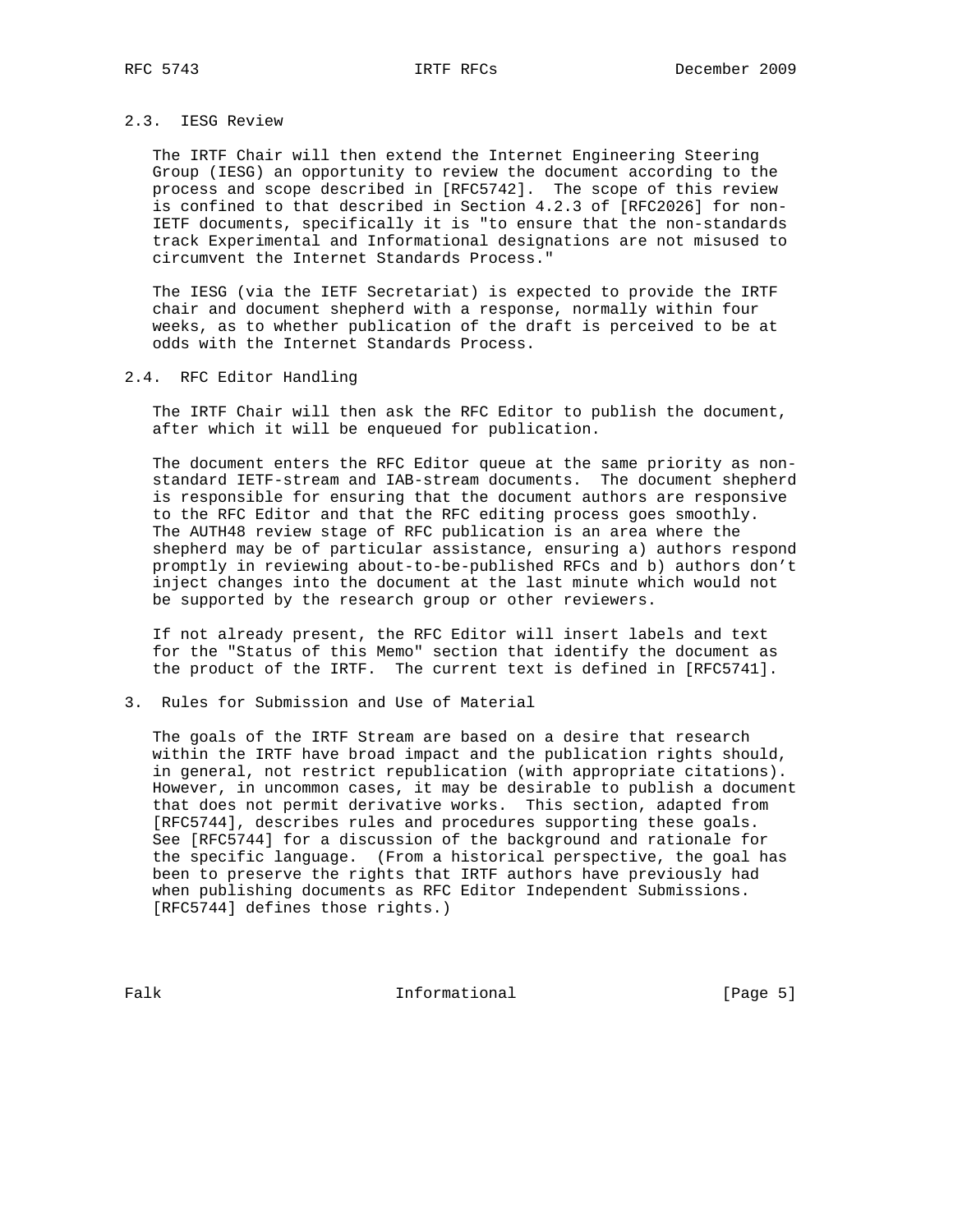IRTF Stream authors will submit their material as Internet-Drafts. These drafts will be submitted to, and stored in, the IETF Internet- Drafts repository in the same fashion as IETF Internet-Drafts. During Internet-Draft submission, authors who intend to submit their document for publication in the IRTF Stream will grant rights as described in [RFC5378]. To request that the contribution be published as an RFC that permits no derivative works, an author may use the form specified for use with RFC 5378. The IETF Trust will indicate that, in cooperation with the IRTF, the Trust grants to readers and users of material from IRTF Stream RFCs the right to make unlimited derivative works, unless the RFC specifies that no derivative works are permitted. This will permit anyone to copy, extract, modify, or otherwise use material from IRTF Stream RFCs as long as suitable attribution is given. Contributors of Internet- Drafts intended for the IRTF Stream will include suitable boilerplate defined by the IETF Trust. This boilerplate shall indicate compliance with RFC 5378 and shall explicitly indicate either that no derivative works can be based on the contribution, or, as is preferred, that unlimited derivative works may be crafted from the contribution. It should be understood that the final publication decision for the IRTF Stream rests with the IRTF Chair. Compliance with these terms is not a guarantee of publication. In particular, the IRTF Chair may question the appropriateness of a "no derivative works" restriction requested by an author. The appropriateness of such usage must be negotiated among the authors and the IRTF Chair.

3.1. Procedures Requested of the IETF Trust

 The IRTF requests that the IETF Trust and its Trustees assist in meeting the goals and procedures set forth in this document. The Trustees are requested to publicly confirm their willingness and ability to accept responsibility for the Intellectual Property Rights for the IRTF Stream. They are also requested to indicate their willingness and intent to work according to the procedures and goals defined by the IRTF. Specifically, the Trustees are asked to develop the necessary boilerplate to enable the suitable marking of documents so that the IETF Trust receives the rights as specified in RFC 5378. These procedures need to also allow documents to grant either no rights to make derivative works, or preferentially, the right to make unlimited derivative works from the documents. It is left to the Trust to specify exactly how this shall be clearly indicated in each document.

3.2. Patent and Trademark Rules for the IRTF Stream

 As specified above, contributors of documents for the IRTF stream are expected to use the IETF Internet-Draft process, complying therein with the rules specified in the latest version of BCP 9, whose

Falk Informational [Page 6]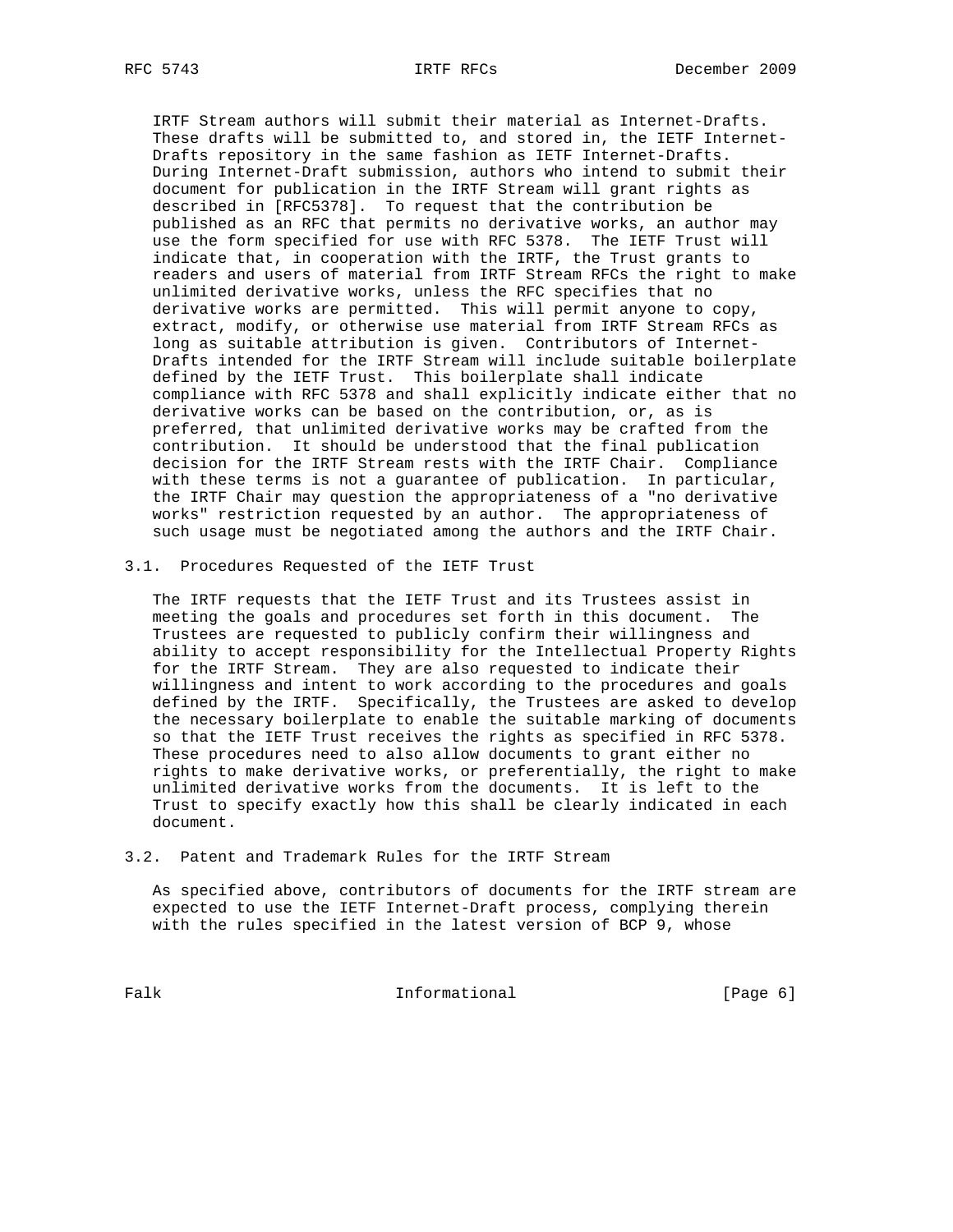version at the time of writing was [RFC2026]. This includes the disclosure of Patent and Trademark issues that are known, or can be reasonably expected to be known, to the contributor. Disclosure of license terms for patents is also requested, as specified in the most recent version of BCP 79. The version of BCP 79 at the time of this writing was RFC 3979 [RFC3979], which is updated by [RFC4879]. The IRTF Stream has chosen to use the IETF's IPR disclosure mechanism, www.ietf.org/ipr/, for this purpose. The IRTF would prefer that the most liberal terms possible be made available for specifications published as IRTF Stream documents. Terms that do not require fees or licensing are preferable. Non-discriminatory terms are strongly preferred over those which discriminate among users. However, although disclosure is required, there are no specific requirements on the licensing terms for intellectual property related to IRTF Stream publication.

4. IAB Statement

 In its capacity as the body that approves the creation of document streams (see [RFC4844]), the IAB has reviewed this proposal and supports it as an operational change that is in line with the respective roles of the IRTF, IESG, and RFC Editor.

5. Security Considerations

There are no security considerations in this document.

6. Acknowledgements

 This document was developed in close collaboration with the Internet Research Steering Group (IRSG), see Appendix A for membership. Useful contributions were made by Mark Allman, Bob Braden, Brian Carpenter, Leslie Daigle, Stephen Farrell, Tom Henderson, Rajeev Koodli, Danny McPherson, Allison Mankin, Craig Partridge, Juergen Schoenwaelder, Karen Sollins, and Mark Townsley who contributed to development of the process defined in this document.

7. Informative References

 [RFC2014] Weinrib, A. and J. Postel, "IRTF Research Group Guidelines and Procedures", BCP 8, RFC 2014, October 1996.

- [RFC2026] Bradner, S., "The Internet Standards Process -- Revision 3", BCP 9, RFC 2026, October 1996.
- [RFC3979] Bradner, S., "Intellectual Property Rights in IETF Technology", BCP 79, RFC 3979, March 2005.

Falk **Informational** Informational [Page 7]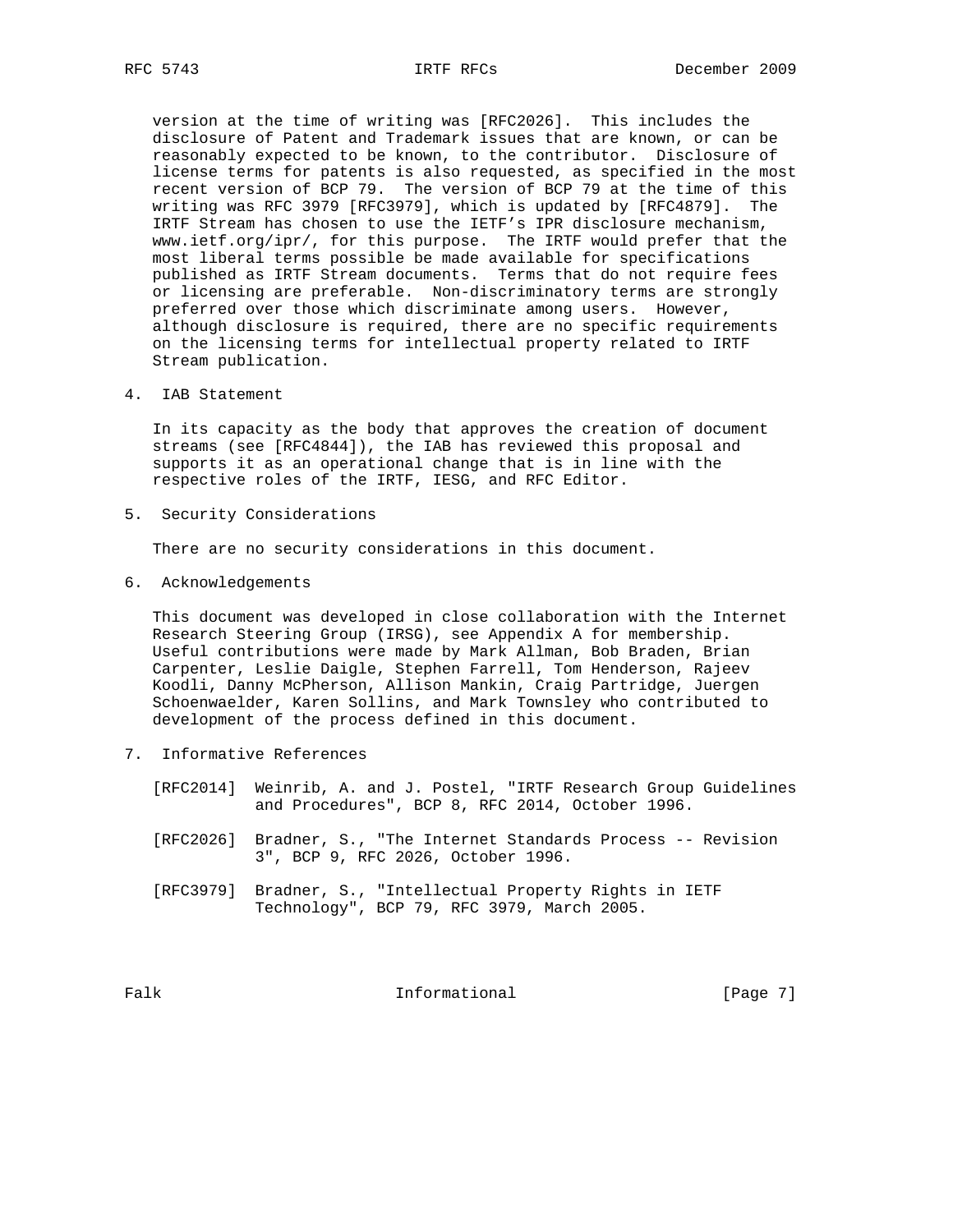- [RFC4844] Daigle, L. and Internet Architecture Board, "The RFC Series and RFC Editor", RFC 4844, July 2007.
- [RFC4879] Narten, T., "Clarification of the Third Party Disclosure Procedure in RFC 3979", BCP 79, RFC 4879, April 2007.
- [RFC5378] Bradner, S. and J. Contreras, "Rights Contributors Provide to the IETF Trust", BCP 78, RFC 5378, November 2008.
- [RFC5741] Daigle, L., Ed., and O. Kolkman, Ed., "On RFC Streams, Headers, and Boilerplates", RFC 5741, December 2009.
- [RFC5742] Alvestrand, H. and R. Housley, "IESG Procedures for Handling of Independent and IRTF Stream Submissions", BCP 92, RFC 5742, December 2009.
- [RFC5744] Braden, R. and J. Halpern, "Procedures for Rights Handling in the RFC Independent Submission Stream", RFC 5744, December 2009.

Falk **Informational** Informational [Page 8]